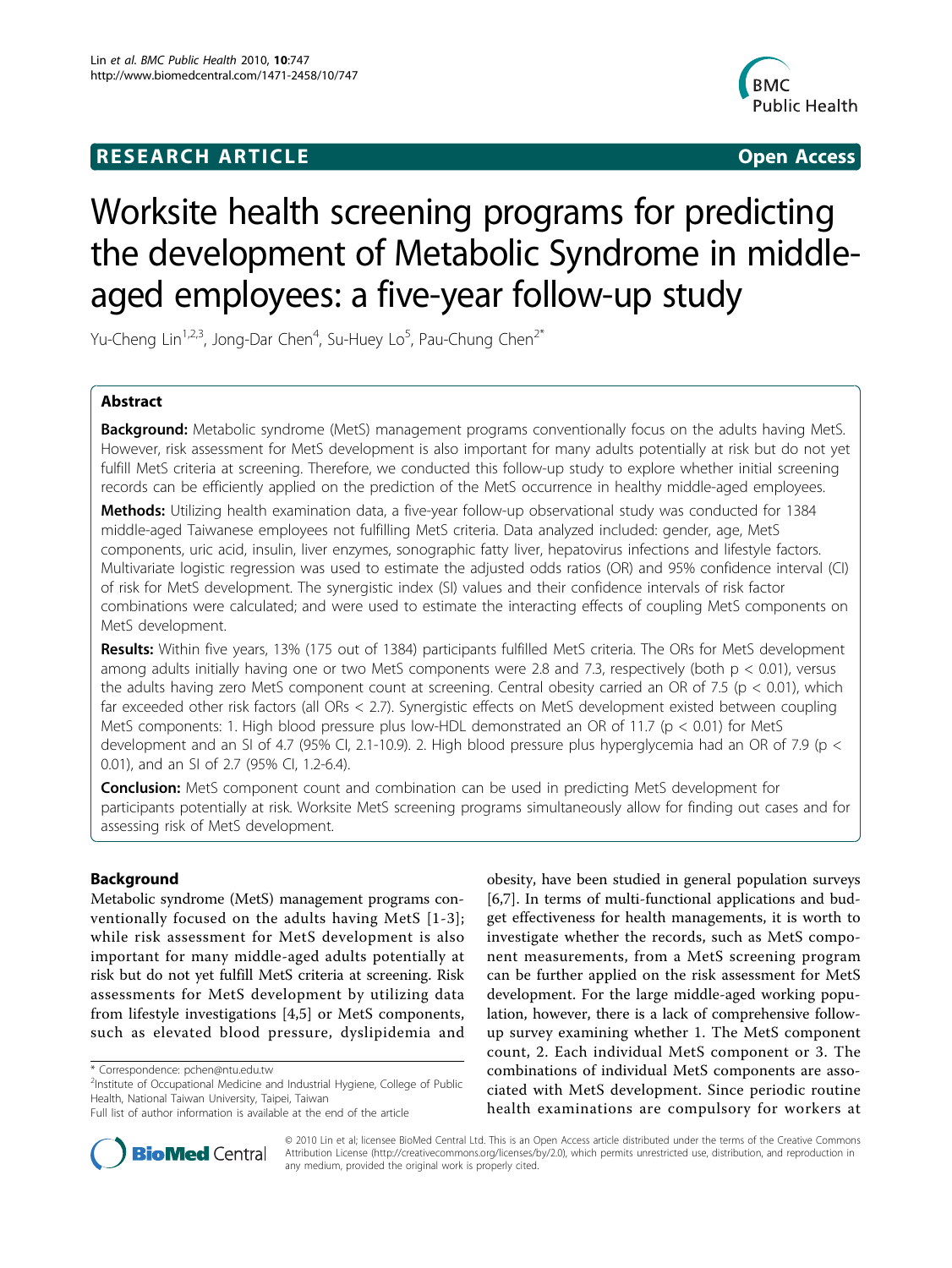many worksites in Taiwan, we have the opportunity to observe the development of MetS among middle-aged employees. Therefore, we conducted this workplacebased retrospective follow-up study to evaluate whether the readymade database from the MetS screening program is helpful in risk assessment for MetS development in middle-aged Taiwanese adults.

## Methods

## Study populations

In accordance with the Labor Health Protection Regulation, 1648 employees from an electricity manufacturing company underwent compulsory health checkups in 2002 and 2007. The final analysis of this follow-up study included only the adults who did not fulfill the MetS criteria in 2002. Among the 1648 workers undergoing health examinations in both 2002 and 2007, 256 employees' records were excluded from the present study because of having MetS in 2002. A total of 1384 adults (338 female and 996 male) constituted a cohort; and their records were used for endpoint analysis. This health examination was open to all registered employees during every working day, for one-month duration. The examinees were suggested to avoid strenuous physical exercise during the three-day span prior to undergoing the health examination. Subjects' identities were anonymous and unlinked to the data. This analytical study followed the ethical criteria for human research; the study protocol (TYGH09702108) was reviewed and approved by the Ethics Committee of the Tao-Yuan General Hospital, Taiwan. Written informed consent was obtained from each participant.

## Demographics, lifestyle data, biological measurements and sonogram examinations

In 2002, a questionnaire about baseline personal history, including physical exercise, smoking, drinking and dietary habits, was completed by the examinees. Physical examinations and blood tests were performed on all participants in both 2002 and 2007. The participants arrived at the health care unit of the factory in the morning between 07:30 and 09:30 AM, after an overnight 8 h fast. The physical examination records included measurements of waist circumference, weight, height, and blood pressure. Waist circumferences were measured midway between the lowest rib and the superior border of the iliac crest. After being seated for 5=min, sitting blood pressure was measured on the dominant arm using digital automatic sphygmomanometers (model HEM 907, Omron, Japan) two times at a 5 min interval; the mean of the reading was used for data analysis. After the physical examination, participants were placed in a reclining position, and venous blood (20 ml) from an antecubital vein of the arm was

taken for subsequent tests. Blood specimens were centrifuged immediately thereafter; and shipped frozen in dry ice to central clinical laboratory (certified by ISO 15189 and ISO 17025) in Tao-Yuan General Hospital. Glucose, triglyceride, high-density lipoprotein (HDL) cholesterol, alanine aminotransferase (ALT),  $\gamma$ -glutamil transferase  $(y - GT)$  and uric acid analyses were conducted by a Hitachi autoanalyzer, model 7150 (Hitachi, Tokyo, Japan). Hepatitis B virus (HBV) surface antigen (HBsAg) and anti-Hepatitis C virus (HCV) antibody were measured by the microparticle enzyme immunoassay using the Axsym System instrument (Abbott, Illinois, USA). Insulin was determined by radioimmunoassay using an Axsym autoanalyzer (Abbott, Illinois, USA).

Since sonographic diagnosis for fatty liver has acceptable agreement among operators [[8\]](#page-6-0) and is widely accepted in many epidemiological surveys [[9\]](#page-6-0), this noninvasive method was used to diagnose fatty liver. In 2002, abdominal ultrasound examinations were performed for all examinees using convex-type real-time electronic scanners (Toshiba SSA-340 with 3.75 MHz convex-type transducer).

## **Definitions**

We defined "having routine physical exercise" as answering, "Doing exercises more than three times every week." To define "ever been a smoker", the first question was "do you smoke? (1. Never, 2. Currently smoke, 3. Previously smoked, have since quit)," and this was followed by questions about frequency. We defined "ever been a smoker" as answering "yes" to question 2 or 3 and consuming at least 6 cigarettes daily for over one year. For defining "habitual drinker", the first question was "do you usually consume alcohol? (1. No, 2. Yes)," and this was followed by questions regarding frequency and quantity; we defined "habitual drinker" in this study as saying "yes" to previous question and drinking at least one time weekly, over one year, with alcohol consumption more than 40 g/day for males or 20 g/day for females [[10](#page-6-0)]. For defining "used to having snacks", the first questions were "are you used to having snacks before sleeping?" and "are you used to having snacks between meals?" These were followed with questions regarding quantity. We defined snacking habits in the present study as more than three times per week. The standard portions of examples for snacks (fruit products, milk products, fried food, nuts, beans products, meat, and alternatives) were explained to examinees in questionnaires.

MetS was diagnosed if the examinees had three or more of the following components: central obesity (COB) was identified as a waist circumference > 90 cm for male and > 80 cm for female; high blood pressure (HBP) was defined as systolic blood pressure (SBP)  $\ge$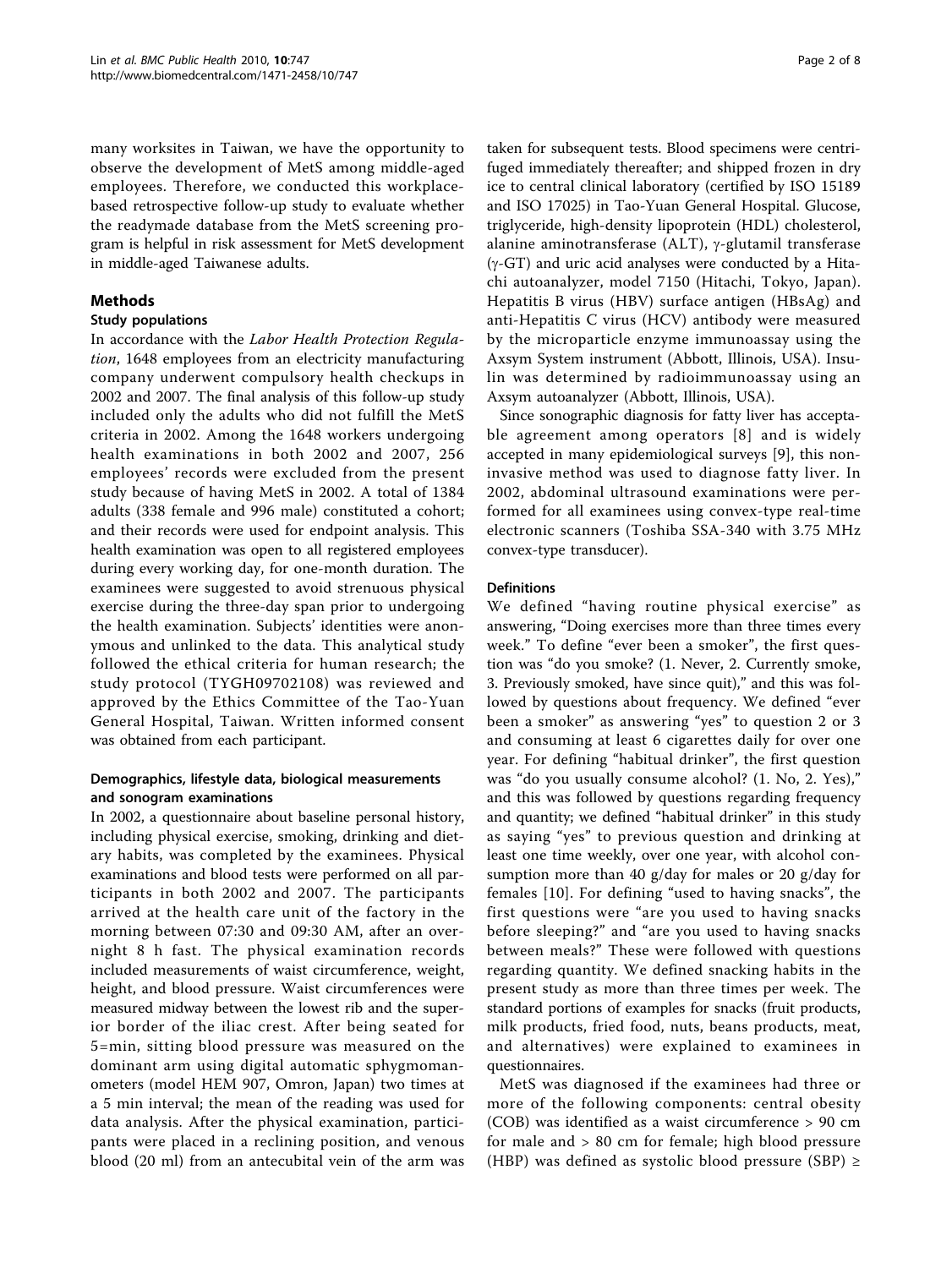130 mmHg or diastolic blood pressure (DBP)  $\geq$  85 mmHg. Hyperglycemia (Hyper-GL), hypertriglyceridemia (Hyper-TG) and low-HDL cholesterolemia (Low-HDL) were defined as fasting sugar  $\geq 100$  mg/dL, triglycerides ≥ 150.mg/dL and HDL < 40 mg/dL for males and < 50 for females (Bureau of Health Promotion in Department of Health, Taiwan) [\[11,12](#page-6-0)]. We specified the adults having MetS outcomes as those who did not fulfill MetS criteria in 2002 but did in 2007. Hyperinsulinemia(> 11.6  $μU/ml$ ) was arbitrarily defined as the top quartile level of our analyzed population as in other studies [[13,14](#page-6-0)]. Elevated ALT (> 40 U/L),  $\gamma$ -GT (> 50 U/L) and hyperuricemia (> 8 mg/dL) were defined as having a value greater than the normal range established by the Tao-Yuan General Hospital clinical laboratory [[15\]](#page-6-0).

Sonographic fatty liver was assessed using the following five parameters: liver-kidney contrast, gall bladder wall masking, blurring of wall of hepatic and portal veins, far attenuation of the diaphragm; and diagnosis was made according to previous reports [[16](#page-6-0)].

## Statistical analysis

Baseline characteristics and abnormal rates were compared between subgroups with/without MetS outcome within five years using the *t*-test and the  $\chi^2$  test for categorical and continual variables as appropriate. Three models of multivariate logistic regression were used to estimate the adjusted odds ratio (OR) and 95% confidence intervals (CI) of risk factors for predicting MetS development, under the adjustments for age, gender, previously documented predictors of MetS development (hyperinsulinemia, hyperuricemia, elevated liver enzymes, and sonographic fatty liver), lifestyle, each MetS component, the MetS component count and their combinations. A two-sided P-value < 0.05 was considered statistically significant.

The synergistic index (SI) value of potential risk factors A and B was therefore calculated by following the mathematical formula. A value of SI > 1.0 indicated that the interaction was more than an additive interaction, i.e., synergism [\[17](#page-6-0)].

$$
SI = \frac{[OR (A plus B) - 1]}{[OR (A alone) + OR (alone) - 2]}
$$

SAS version 8.0 (SAS Institute, Cary, NC, USA) was used for all statistical analyses.

## Results

Within a five-year interval, 13% (175 out of 1384) of the participants met the criteria of MetS. Table [1](#page-3-0) summarizes the overall baseline characteristics and abnormality rates of the sample population in 2002. The initial mean age for this population was 32.3 years. Significant differences were found when grouping baseline data according to the MetS outcome: as shown in the upper rows of Table [1,](#page-3-0) the adults having MetS outcome had significantly unfavorable initial measurements including baseline body mass index, waist, blood pressures, blood sugar, lipid profiles, liver enzymes, uric acid and insulin. Also shown in the lower rows of Table [1](#page-3-0), this was a male-dominated (72.0%) working population; there were 58.6% participants initially having at least one MetS components; 26.1% smoked; 7.2% regularly consumed alcohol at least once a week and 32.1% did exercise at least three times per week. There were 27.4% of the participants having fatty liver. HBV and HCV carriers were 18.5% and 1.2% of sample population, respectively. With respect to MetS outcome, the adults initially having MetS components, the males, the habitual drinkers and the adults having fatty liver significantly prone to have MetS outcome within five years (Table [1\)](#page-3-0).

The initial prevalence rates of individual MetS components and their combinations are shown on Table [2](#page-4-0). Upper rows demonstrate the prevalence of MetS components (not segregated from each other): COB, 3.9%; Hyper-GL, 20.5%; Low-HDL, 24.4%; HBP, 17.7%; and Hyper-TG, 13.7%. The initial abnormality rates of each component were significantly unfavorable for the adults having MetS outcome. Table [2](#page-4-0) also shows that the baseline prevalence rate of single MetS component was 36.9%; and that 21.7% of sample population had two MetS components. Among the adults initially having only one MetS component, baseline distributions of each single MetS component were non-significantly different between the groups with/without MetS outcome (Table [2](#page-4-0), middle rows). In contrast, the adults initially having two MetS components predominated significantly in the group having MetS outcome (Table [2](#page-4-0), lower rows).

As shown in Table [3, 4](#page-4-0) and [5](#page-5-0) we constructed three models for the multivariate analyses. Utilizing a conventional model, after controlling for confounders, Table [3](#page-4-0) demonstrates that MetS components, sonographic fatty liver, elevated  $\gamma$ -GT and hyperinsulinemia were independent risk factors for MetS development among our early-middle-aged employees. Table [3](#page-4-0) also indicates that the middle-aged adults getting central obesity had an OR of 7.5 ( $p < 0.01$ ), which was far ahead of other individual risk factors (ORs  $\leq$  2.7). Taking MetS component count as a potential risk factor in model 2, Table [4](#page-4-0) shows that adults having single and double MetS component had respectively a 2.8-fold (95% CI, 1.6-4.7) and 7.3-fold (95% CI, 4.3-12.6) increased risk of progression to MetS, compared with adults initially having zero MetS component count. In model 3 (Table [5](#page-5-0)), the entire single and two MetS component-carrying statuses, totally fifteen isolated assortments were introduced.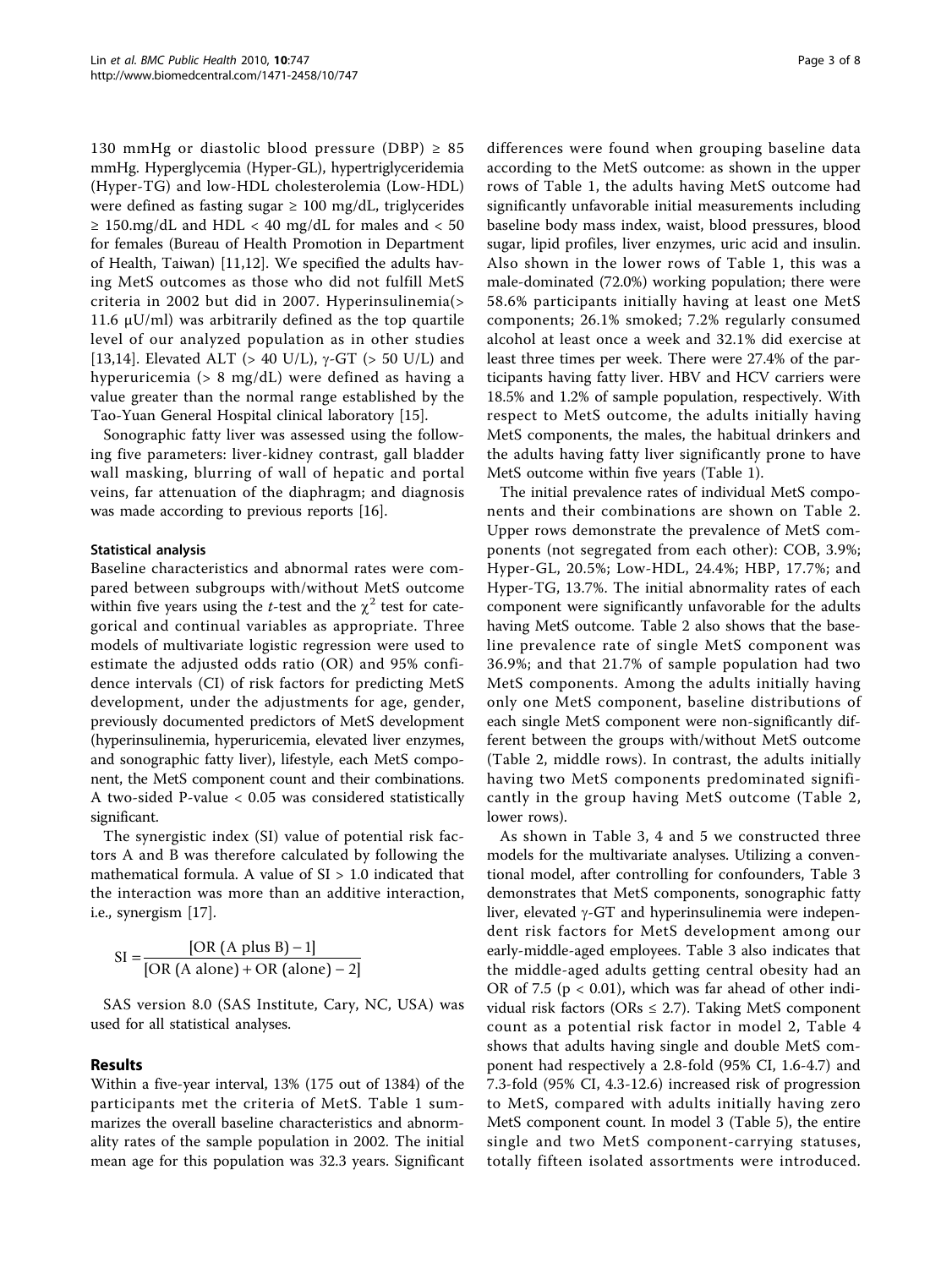|                                                                 |                    | 2002 baseline data, divided by MetS outcome in 2007** |                   |        |
|-----------------------------------------------------------------|--------------------|-------------------------------------------------------|-------------------|--------|
| Variable*                                                       | Overall $N = 1384$ | <b>Without MetS outcome</b>                           | With MetS outcome | P      |
|                                                                 |                    | $n = 1209$                                            | $n = 175$         |        |
| Age (years)                                                     | $32.3 \pm 6.5$     | $32.1 \pm 6.5$                                        | $33.3 \pm 6.6$    | 0.04   |
| Body mass index ( $kg/m2$ )                                     | $23.0 \pm 3.0$     | $22.6 \pm 2.9$                                        | $25.8 \pm 2.5$    | < 0.01 |
| Waist (cm)                                                      | $75.6 \pm 8.6$     | $74.4 \pm 8.2$                                        | $83.3 \pm 7.4$    | < 0.01 |
| Systolic blood pressure (mmHq)                                  | $117.0 \pm 14.3$   | $116.0 \pm 14.1$                                      | $124.2 \pm 14.2$  | < 0.01 |
| Diastolic blood pressure(mmHg)                                  | $71.7 \pm 9.2$     | $71.0 \pm 9.0$                                        | $76.4 \pm 9.0$    | < 0.01 |
| Fasting blood sugar (mg/dl)                                     | $94.3 \pm 13.2$    | $93.7 \pm 12.0$                                       | $97.8 \pm 196$    | < 0.01 |
| Triglyceride (mg/dl)                                            | $102.5 \pm 78.0$   | $97.3 \pm 77.3$                                       | $137.9 \pm 73.3$  | < 0.01 |
| HDL cholesterol (mg/dl)                                         | $50.5 \pm 11.8$    | $51.2 \pm 11.7$                                       | $46.0 \pm 12.0$   | < 0.01 |
| Alanine aminotransferase (U/l)                                  | $27.2 \pm 26.6$    | $25.5 \pm 25.8$                                       | $38.5 \pm 29.3$   | < 0.01 |
| γ-Glutamyl transferase (U/l)                                    | $33.4 \pm 24.7$    | $31.0 \pm 22.2$                                       | $49.7 \pm 33.3$   | < 0.01 |
| Uric acid (mg/dl)                                               | $6.6 \pm 1.6$      | $6.5 \pm 1.6$                                         | $7.2 \pm 1.5$     | < 0.01 |
| Insulin $(\mu U/ml)$                                            | $8.2 \pm 5.7$      | $7.8 \pm 5.0$                                         | $11.1 \pm 8.9$    | < 0.01 |
| Adults having MetS component (count $\leq$ 2)                   | 811 (58.6%)        | 657 (54.3%)                                           | 154 (88.0%)       | < 0.01 |
| Male gender                                                     | 996 (72.0%)        | 855 (70.7%)                                           | 141(80.6%)        | < 0.01 |
| Ever been a smoker ( $\geq 6$ cigarettes/day for $\geq 1$ year) | 361 (26.1%)        | 312 (25.8%)                                           | 49 (28.0%)        | 0.55   |
| Regular alcohol consumption ( $\geq 1$ day/week)                | 100 (7.2%)         | 77 (6.4%)                                             | 23 (13.1%)        | 0.01   |
| Taking exercise $\geq$ 3 days/week)                             | 444 (32.1%)        | 389 (32.2%)                                           | 55 (31.4%)        | 0.84   |
| Having snacks before sleeping ( $\geq$ 3 days/week)             | 644 (46.5%)        | 568 (47.0%)                                           | 76 (43.4%)        | 0.38   |
| Having snacks between meals ( $\geq$ 3 days/week)               | 546 (39.5%)        | 473 (39.1%)                                           | 73 (41.7%)        | 0.51   |
| HBV carrier                                                     | 256 (18.5%)        | 221 (18.3%)                                           | 35 (20.0%)        | 0.59   |
| <b>HCV</b> carrier                                              | 16 (1.2%)          | 13 (1.1%)                                             | 3(1.7%)           | 0.53   |
| Sonographic fatty liver                                         | 349 (27.4%)        | 278 (23.0%)                                           | 101 (57.7%)       | < 0.01 |

## <span id="page-3-0"></span>Table 1 Baseline characteristics for Taiwanese adult workers not fulfilling metabolic syndrome (MetS) criteria initially

\* The upper rows are means and standard deviation (mean ± SD), and the lower rows are proportions (numbers and proportions,%). Abbreviations: HDL cholesterol, high-density lipoprotein cholesterol.

\*\* t-tests for continual variables between groups with/without MetS outcome;  $\chi^2$  tests were conducted for categorical variables between groups with/without MetS outcome

Table [5](#page-5-0) indicates all the ORs (from 59.6 to 3.9, all p < 0.05) of two-component combinations were greater than the ORs of single components except for COB-alone (OR, 9.1,  $p < 0.01$ ). Among the two-component combinations, synergistic effects on MetS development were found in following combinations: HBP-plus-Low-HDL with OR of  $11.7(p < 0.01)$ , and HBP-plus-hyperglycemia with OR of 7.9 ( $p < 0.01$ ) for MetS development compared with the adults having zero MetS component count, synergistic indexes were 4.7 (95% CI, 2.1-10.9) and 2.7 (95% CI, 1.2-6.4), respectively.

#### Discussion and Conclusions

At the baseline screening for MetS among our middleaged working population, 84% (1384 from 1640) of the employees did not fulfill MetS criteria. However, within five years, a considerable number (13%, 175 from 1384) of the middle-aged workers fulfilled criteria of MetS. The incidence of MetS in our middle-aged working population was as high as reported in a survey for Chinese middle-aged adults [\[18](#page-6-0)]. Risk evaluations for MetS development in general population had attracted attentions of public health professionals [[4-7](#page-6-0)]; furthermore, risk assessments for MetS development are also necessary for all middle-aged adults, including the earlymiddle-aged adults potentially at risk, but not yet fulfilling MetS criteria at screening. In a previous worksite MetS research, applying a health promotion program for high-risk persons, Richard V. and colleagues obtained decreased total health risk as well as markedly reduced medical claim costs; and finally, over half of all baseline high-risk persons were converted to low-risk statuses [[19\]](#page-6-0). In terms of health management, our results can help use the readymade screening records to identify high-risk adults and start intervention as soon as possible.

Initially, over half of the adults from our sample population had at least one MetS component (58.6%, Table 1; 36.9% with single and 21.7% with two components, Table [2\)](#page-4-0). Our follow-up survey demonstrated a significant correlation between the baseline MetS component count and MetS development. The middle-aged adults having one or two MetS components had respectively 2.8-fold and 7.3-fold increased risks for developing MetS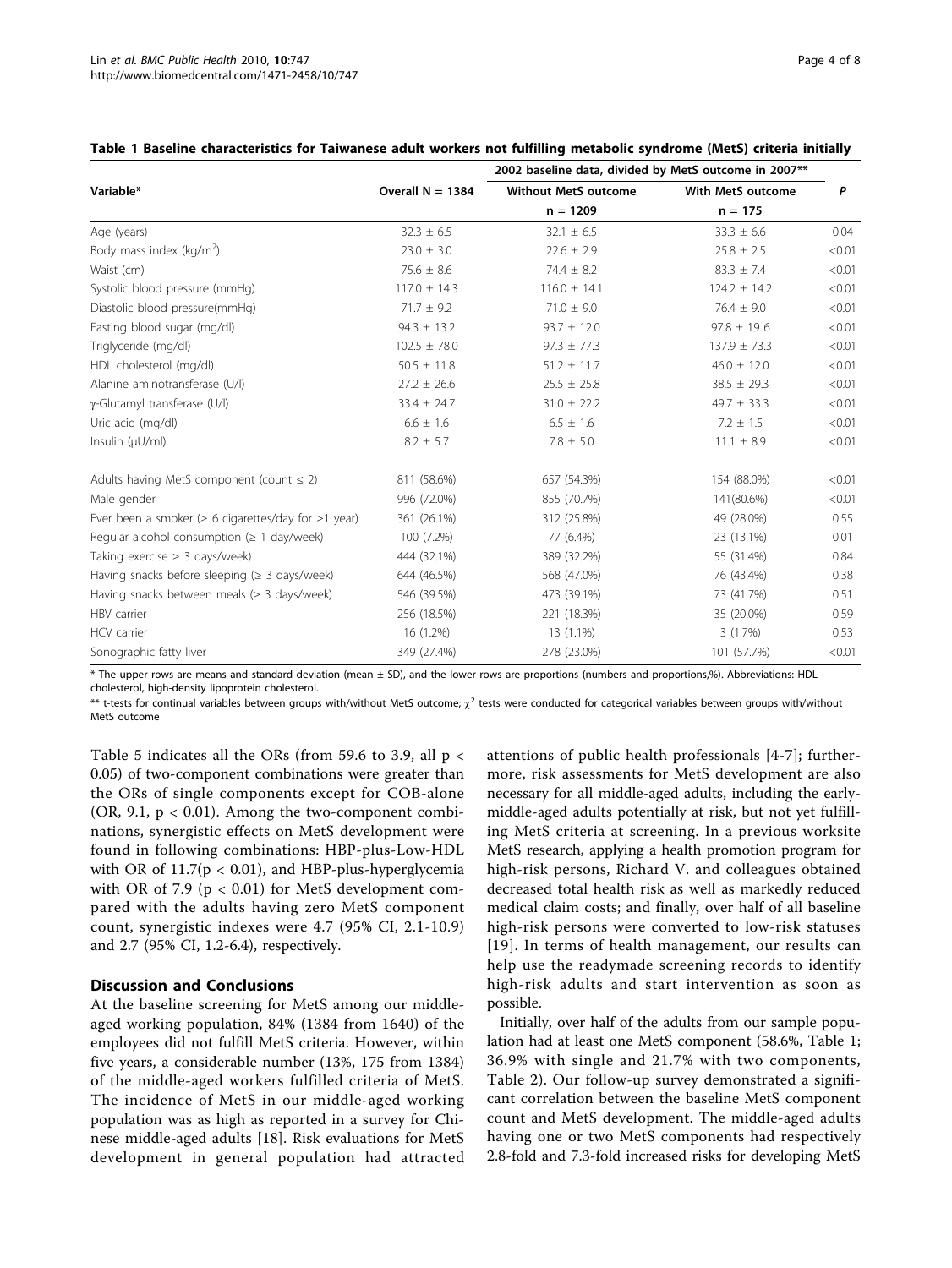#### <span id="page-4-0"></span>Table 2 Baseline prevalence rates for Taiwanese adult workers not fulfilling metabolic syndrome (MetS) criteria initially

|                                                      |                       | 2002 baseline data, divided by MetS outcome in 2007**        |            |              |
|------------------------------------------------------|-----------------------|--------------------------------------------------------------|------------|--------------|
| Abnormality Prevalence*                              | Overall<br>$N = 1384$ | Without MetS outcome $n = 1209$ With MetS outcome, $n = 175$ |            | $\mathsf{P}$ |
| MetS component (not segregated)                      |                       |                                                              |            |              |
| COB                                                  | 54 (3.9%)             | 28 (2.3%)                                                    | 26(14.9%)  | < 0.01       |
| Hyper-GL                                             | 284 (20.5%)           | 234 (19.4%)                                                  | 50(28.6%)  | 0.01         |
| <b>HBP</b>                                           | 245 (17.7%)           | 193 (16.0%)                                                  | 52(29.7%)  | < 0.01       |
| Low-HDL                                              | 338 (24.4%)           | 269 (22.2%)                                                  | 69(39.4%)  | < 0.01       |
| Hyper-TG                                             | 190 (13.7%)           | 139 (11.5%)                                                  | 51(29.1%)  | < 0.01       |
| MetS component (segregated by count and combination) |                       |                                                              |            |              |
| Single component                                     | 511 (36.9%)           | 451 (37.3%)                                                  | 60 (34.3%) | 0.44         |
| Hyper-GL alone                                       | 149 (10.8%)           | 132 (10.9%)                                                  | 17(9.7%)   | 0.62         |
| Low-HDL alone                                        | 168 (12.1%)           | 151 (12.5%)                                                  | 17(9.7%)   | 0.27         |
| HBP alone                                            | 115 (8.3%)            | 8(4.6%)<br>107 (8.9%)                                        |            | 0.02         |
| Hyper-TG alone                                       | 63 (4.6%)             | 12(6.9%)<br>51 (4.2%)                                        |            | 0.19         |
| COB alone                                            | 16 (1.2%)             | 10 (0.8%)<br>$6(3.4\%)$                                      |            | 0.07         |
| Two components                                       | 300 (21.7%)           | 206 (17.0%)                                                  | 94 (53.7%) | < 0.01       |
| Low-HDL-plus-Hyper-TG                                | 61 (4.4%)             | 43 (3.6%)                                                    | 18(10.3%)  | < 0.01       |
| Hyper-GL-plus-Low-HDL                                | 51 (3.7%)             | 42 (3.5%)                                                    | $9(5.1\%)$ | 0.34         |
| Low-HDL-plus-HBP                                     | 42 (3.0%)             | 16(9.1%)<br>26 (2.2%)                                        |            | < 0.01       |
| Hyper-TG-plus-HBP                                    | 31 (2.2%)             | 22 (1.8%)                                                    | $9(5.1\%)$ | 0.05         |
| Hyper-GL-plus-Hyper-TG                               | 30 (2.2%)             | 8(4.6%)<br>22 (1.8%)                                         |            | 0.09         |
| COB-plus-Low-HDL                                     | 16 (1.2%)             | $7(0.6\%)$                                                   | $9(5.1\%)$ | < 0.01       |
| COB-plus-HBP                                         | 10 (0.7%)             | $5(0.4\%)$                                                   | 5(2.9%)    | 0.06         |
| COB-plus-Hyper-GL                                    | 7(0.5%)               | $5(0.4\%)$                                                   | $2(1.1\%)$ | 0.38         |
| COB-plus-Hyper-TG                                    | $5(0.4\%)$            | $1(0.1\%)$                                                   | 4(2.3%)    | 0.05         |

\* The abnormality prevalence is demonstrated as numbers and proportions, %. The upper rows are non-segregated distributions of MetS components, one or two risk factors are included and overlapping can happen; the lower rows are segregated by each signal and combinations, all individual conditions are listed. Abbreviations: Hyper-GL, hyperglycemia; Low-HDL, Low-HDL cholesterolemia; HBP, high blood pressure; Hyper-TG, hypertriglyceridemia; COB, central obesity.  $**\gamma^2$  tests were conducted for categorical variables between groups with/without MetS outcome.

## Table 3 Model 1, adjusted risks for metabolic syndrome (MetS), conventionally, individual MetS-components are not separated apart

| Baseline potential risk factors*        | Adjusted-OR** | 95%CI        | р      |
|-----------------------------------------|---------------|--------------|--------|
| MetS component                          |               |              |        |
| COB                                     | 7.5           | $4.0 - 14.2$ | < 0.01 |
| Hyper-TG                                | 7.4           | $1.5 - 3.7$  | < 0.01 |
| Hyper-GL                                | 2.2           | $1.4 - 3.3$  | < 0.01 |
| l ow-HDI                                | 2.7           | $1.8 - 4.0$  | < 0.01 |
| <b>HBP</b>                              | 2.5           | $1.6 - 3.9$  | < 0.01 |
| Hyperuricemia                           | 1.0           | $0.6 - 1.6$  | 0.98   |
| Sonographic fatty liver                 | 2.3           | $1.6 - 3.5$  | < 0.01 |
| Elevated alanine aminotransferase       | 1.3           | $0.8 - 2.1$  | 0.36   |
| Elevated $\gamma$ -glutamil transferase | 2.0           | $1.3 - 3.1$  | < 0.01 |
| Hyperinsulinemia                        | 1.7           | $1.1 - 2.6$  | < 0.01 |

\* Abbreviations: Hyper-GL, hyperglycemia; Low-HDL, Low-HDL

cholesterolemia; HBP, High blood pressure; Hyper-TG, hypertriglyceridemia; COB, central obesity

\*\* Adjusted variables were age and categorical variables including gender, smoking, diet habits, drinking, exercise status, sonographic liver enzymes, fatty liver, hepatovirus infections, hyperinsulinemia and hyperuricemia.

#### Table 4 Model 2, adjusted risks for metabolic syndrome (MetS) using MetS-component count as potential risk factors

| Baseline potential risk factors          | Adjusted-OR* | 95%CI             | р        |
|------------------------------------------|--------------|-------------------|----------|
| MetS component count                     |              |                   |          |
| Adults having a single MetS<br>component | 2.8          | $16 - 47 < 0.01$  |          |
| Adults having two MetS<br>components     | 7.3          | $43 - 126 < 0.01$ |          |
| Hyperuricemia                            | 1.0          | $06 - 16$         | 0.99     |
| Sonographic fatty liver                  | 2.4          | $1.6 - 3.6$       | < 0.01   |
| Elevated alanine aminotransferase        | 1.3          | $0.8 - 2.1$       | 0.37     |
| Elevated y-glutamyl transferase          | 2.0          | $1.2 - 3.1$       | < 0.01   |
| Hyperinsulinemia                         | 1.8          | $12 - 26$         | $<$ 0.01 |
|                                          |              |                   |          |

\* Adjusted variables were age and categorical variables including gender, smoking, diet habits, drinking, exercise status, liver enzymes, sonographic fatty liver, hepatovirus infections, hyperinsulinemia and hyperuricemia.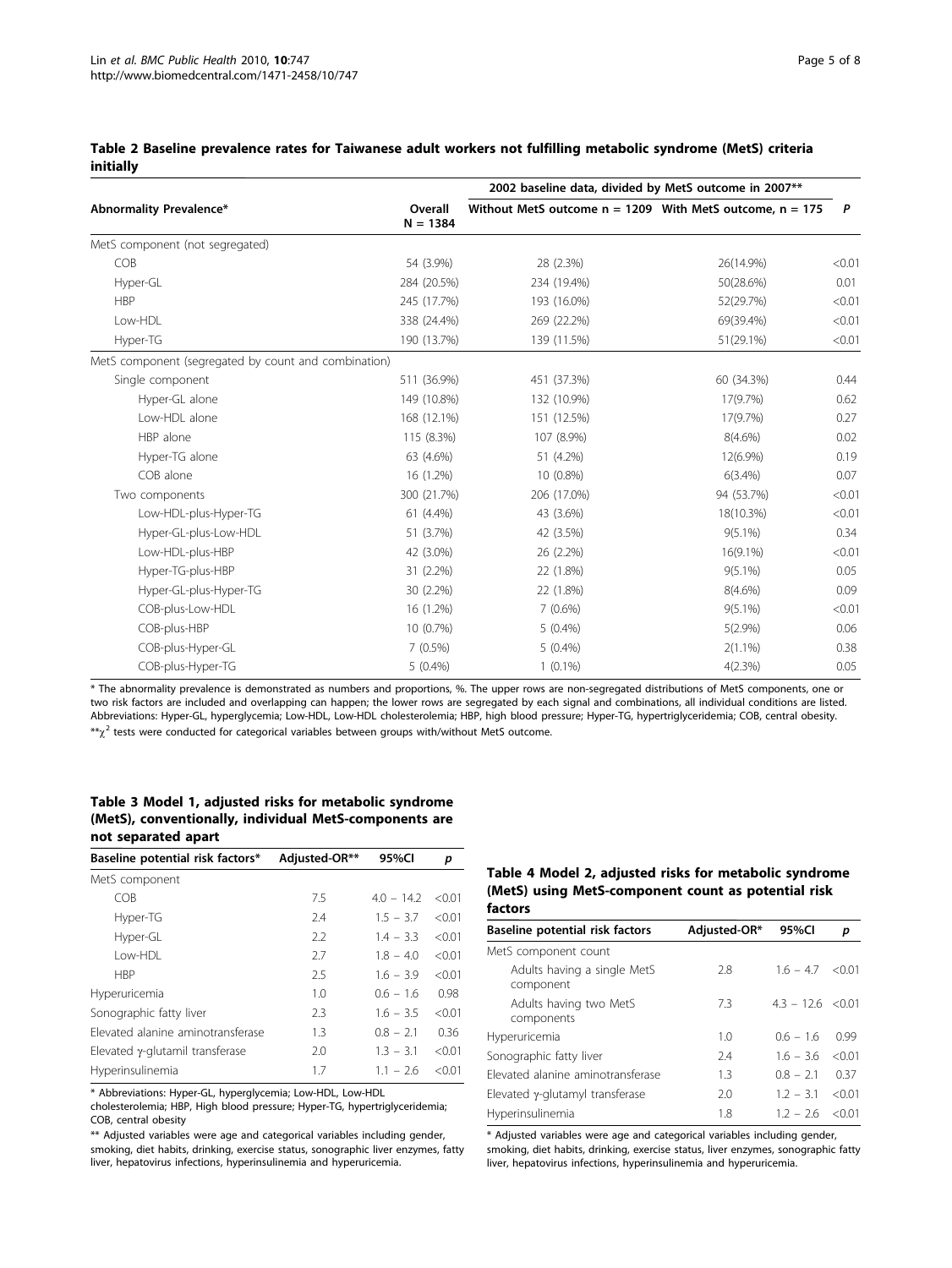| Baseline MetS components and combinations*      | Adjusted-OR**   | 95%Cl         | Overall $(N = 1384)$     | $SI^{\dagger}$ | 95%CI        |
|-------------------------------------------------|-----------------|---------------|--------------------------|----------------|--------------|
| Adults having single MetS component at baseline | $NA^{\ddagger}$ |               | $\overline{\phantom{a}}$ |                |              |
| COB alone                                       | 9.1             | $2.8 - 29.9$  | < 0.01                   | one risk alone |              |
| Hyper-TG alone                                  | 3.4             | $1.5 - 7.7$   | < 0.01                   | one risk alone |              |
| Hyper-GL alone                                  | 3.0             | $1.5 - 6.0$   | < 0.01                   | one risk alone |              |
| Low-HDL alone                                   | 2.9             | $1.4 - 5.8$   | < 0.01                   | one risk alone |              |
| HBP alone                                       | 1.4             | $0.6 - 3.4$   | 0.44                     | one risk alone |              |
| Adults having two MetS components at baseline   | NA              |               |                          |                |              |
| COB-plus-Hyper-TG                               | 59.6            | $5.8 - 611.5$ | < 0.01                   | 7.6            | $0.8 - 74.5$ |
| COB-plus-Low-HDL                                | 24.6            | $7.7 - 78.2$  | < 0.01                   | 2.8            | $0.8 - 9.2$  |
| COB-plus-HBP                                    | 14.5            | $3.6 - 59.1$  | < 0.01                   | 2.0            | $0.5 - 8.5$  |
| HBP-plus-Low-HDL                                | 11.7            | $5.1 - 27.0$  | < 0.01                   | 4.7            | $2.1 - 10.9$ |
| HBP-plus-Hyper-GL                               | 7.9             | $3.5 - 18.1$  | < 0.01                   | 2.7            | $1.2 - 6.4$  |
| COB-plus-Hyper-GL                               | 6.7             | $1.2 - 38.7$  | < 0.05                   | 0.8            | $0.1 - 5.2$  |
| HBP-plus-Hyper-TG                               | 5.8             | $2.2 - 15.4$  | < 0.01                   | 1.6            | $0.6 - 4.3$  |
| Low-HDL-plus-Hyper-TG                           | 5.7             | $2.7 - 12.3$  | < 0.01                   | 1.6            | $0.7 - 3.3$  |
| Hyper-GL-plus-Hyper-TG                          | 4.1             | $1.5 - 11.1$  | < 0.01                   | 1.6            | $0.6 - 4.4$  |
| Hyper-GL-plus-Low-HDL                           | 3.9             | $1.6 - 9.8$   | < 0.01                   | 1.1            | $0.4 - 2.9$  |

<span id="page-5-0"></span>Table 5 Model 3, adjusted risks for metabolic syndrome (MetS) calculated using each MetS component and their combinations as potential risk factors

\* Abbreviations: Hyper-GL, hyperglycemia; Low-HDL, Low-HDL cholesterolemia; HBP, high blood pressure; Hyper-TG, hypertriglyceridemia; COB, central obesity. \*\* Adjusted variables were age and categorical variables including gender, smoking, diet habits, drinking, exercise status, liver enzymes, sonographic fatty liver, hepatovirus infections, hyperinsulinemia and hyperuricemia.

† SI, synergistic index, SI value exceeding 1.0 indicates the presence of synergistic interaction.

‡ NA: Not analyzed in this model, analyzed and shown in Table 4, Model 2.

SI and 95%CI in bold are considered to be statistically significant.

within five years, versus the adults having zero MetS component count (Table [4\)](#page-4-0). Some cardiovascular disease (CVD)-related surveillance studies had similar findings: the MetS component count has been associated with CVD occurrence [[20](#page-6-0)], mortalities [[21](#page-6-0)] and important surrogate markers [\[22](#page-7-0)]. Furthermore, Schultz and Edington demonstrated that changes in MetS component count were significantly related to the medical costs for workforces [[23\]](#page-7-0). As a relatively simple measurement, we suggest using the MetS component count as a fundamental item for risk assessment in MetS management programs.

Throughout our analyses, central obesity was the strongest predictor for MetS development out of all risk factors (Table [3](#page-4-0) and Table 5), regardless of its combinations with any other individual risk factors (Table 5). Since the "yoyo" effects appeared in many trials for weight reduction [[24\]](#page-7-0), our observation support that prevention for obesity should be strongly prioritized for middle-aged adults in terms of MetS prevention [\[25\]](#page-7-0). Previous investigations and our current analyses both agreed that elevated  $\gamma$ -GT [\[26](#page-7-0)], hyperinsulinemia [\[27](#page-7-0)] and sonographic fatty liver [\[28](#page-7-0)] are all acceptable predictors for MetS development. However, according to our multivariate analysis (Table [3](#page-4-0), Table [4](#page-4-0)), the ORs of the risk factors mentioned above were not significantly greater than ORs of MetS components. On the other hand, all measurements of MetS components are available in most medical settings [[29](#page-7-0)], in contrast to many equipment-requiring image examinations or technique-dependent measurements of surrogate markers [[30](#page-7-0)-[33\]](#page-7-0). Such a relatively accessible program capable of making its contributions simultaneously to abnormality screening and effective risk assessments, MetS screening program naturally has an important aspect of public health promotion.

Our component-component interaction analyses demonstrated several significant compound effects of MetS components on MetS development. In our twocomponent analyses, the middle-aged adults simultaneously having HBP and any other MetS component were at a dramatically increased risk for MetS development (model 3, Table 5, lower rows). The results of the analyses for MetS development were relatively close to clinical observations: together with other risk factors, hypertension had aggravating effects on the cardiovascular risks [\[34](#page-7-0)]. In addition, high blood pressure clustered with raised blood glucose or low HDL cholesterol were the riskiest combinations for arterial disease or premature death [[35,36](#page-7-0)]. Health managers should emphasize blood pressure control in workplace-based MetS management programs because of its high abnormality rate among the middle-aged population and its synergistic interactions with other risk factors.

The major limitation of this observational investigation is that we did not take into consideration potential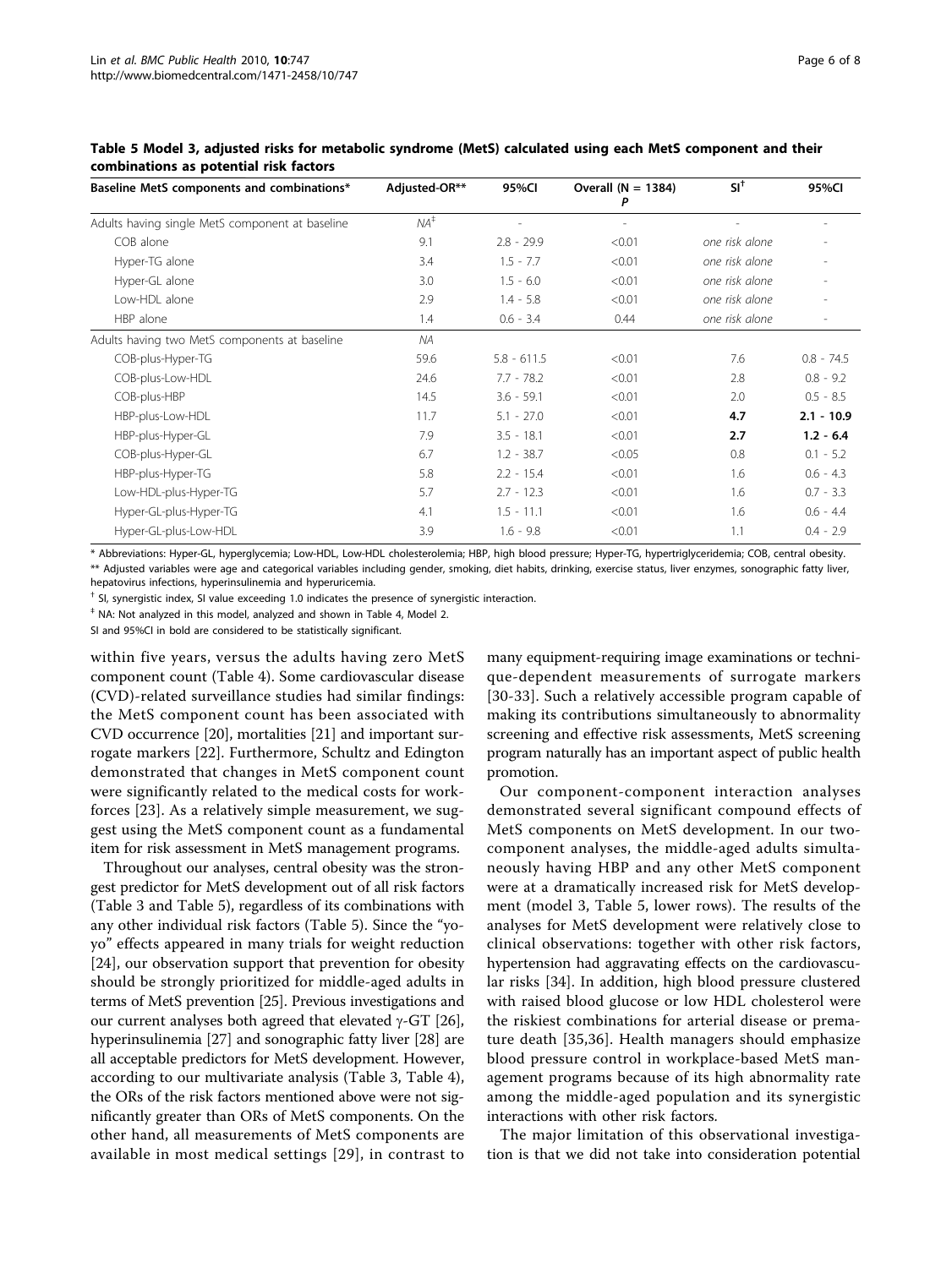<span id="page-6-0"></span>treatment effects. For some persons with one or two MetS components, it was possible that they could have utilized corrective options including lifestyles changes [[37\]](#page-7-0) or medications such as antihypertensive [[38](#page-7-0)] or lipids lowering agents [\[39](#page-7-0)]. Those actions might lead to protective effects [[40](#page-7-0)], and therefore, the true risk of MetS development might be underestimated in this early-middle-aged population. Naturally, this is a workplace follow-up survey for relatively healthy workers. Thus, the application of our conclusions to the general population should be cautious. On the other hand, statistically, our findings of MetS component combinations were based on low case numbers, which might have resulted in a low number bias. Thus, larger sample population studies are needed in the future.

In sum, a workplace-based MetS screening program simultaneously allows for finding out cases and for assessing risk of MetS development. MetS component count and combination can be used in predicting MetS development for participants potentially at risk. For MetS prevention, any increase in the number of MetS components should be avoided. Since central obesity plays a pivotal role and high blood pressure synergistically potentiates other risk factors toward MetS development, efforts to address these two easily measurable risk factors must be prioritized in workplace MetS management programs.

#### Abbreviations

COB: central obesity; HBP: high blood pressure; Hyper-GL: hyperglycemia; Hyper-TG: hypertriglyceridemia; Low-HDL: Low-HDL cholesterolemia; SI: synergistic index;

#### Acknowledgements

The authors would like to acknowledge the data provided by Hsiao Tun-Jen M.D., PhD and the personnel of the Center of Health Management, Tao-Yuan General Hospital for their full support and generous assistance.

#### Author details

<sup>1</sup>Health Management Center, Tao-Yuan General Hospital, Tao-Yuan, Taiwan. <sup>2</sup>Institute of Occupational Medicine and Industrial Hygiene, College of Public Health, National Taiwan University, Taipei, Taiwan. <sup>3</sup>School of Medicine, Fu Jen Catholic University, Taipei, Taiwan. <sup>4</sup>Department of Family Medicine, Shin Kong Wu Ho-Su Memorial Hospital, Taipei, Taiwan. <sup>5</sup>Department of Internal Medicine, Tao-Yuan General Hospital, Tao-Yuan, Taiwan.

#### Authors' contributions

YCL collected and analysis data; YCL, SHL and JDC interpreted data; YC L drafted the article; SHL and JDC revised critically for important intellectual content; PCC final approved the version to be published. All authors read and approved the final manuscript.

#### Competing interests

The authors declare that they have no competing interests.

Received: 7 August 2010 Accepted: 2 December 2010 Published: 2 December 2010

#### References

Yoo HL, Eisenmann JC, Franke WD: [Independent and combined influence](http://www.ncbi.nlm.nih.gov/pubmed/19136873?dopt=Abstract) [of physical activity and perceived stress on the metabolic syndrome in](http://www.ncbi.nlm.nih.gov/pubmed/19136873?dopt=Abstract) [male law enforcement officers.](http://www.ncbi.nlm.nih.gov/pubmed/19136873?dopt=Abstract) J Occup Environ Med 2009, 51:46-53.

- 2. Sanchez-Chaparro MA, Calvo-Bonacho E, Gonzalez-Quintela A, Fernandez-Labandera C, Cabrera M, Sainz JC, Fernandez-Meseguer A, Banegas JR, Ruilope LM, Valdivielso P, Roman-Garcia J: [Occupation-related differences](http://www.ncbi.nlm.nih.gov/pubmed/18753667?dopt=Abstract) [in the prevalence of metabolic syndrome.](http://www.ncbi.nlm.nih.gov/pubmed/18753667?dopt=Abstract) Diabetes Care 2008, 31:1884-1885.
- 3. Oberlinner C, Humpert PM, Nawroth PP, Zober A, Morcos M: [Metabolic](http://www.ncbi.nlm.nih.gov/pubmed/17882349?dopt=Abstract) [syndrome in a large chemical company: prevalence in a screened](http://www.ncbi.nlm.nih.gov/pubmed/17882349?dopt=Abstract) [worksite sample.](http://www.ncbi.nlm.nih.gov/pubmed/17882349?dopt=Abstract) Acta Diabetol 2008, 45:31-35.
- 4. Athyros VG, Liberopoulos EN, Mikhailidis DP, Papageorgiou AA, Ganotakis ES, Tziomalos K, Kakafika AI, Karagiannis A, Lambropoulos S, Elisaf M: [Association of drinking pattern and alcohol beverage type with](http://www.ncbi.nlm.nih.gov/pubmed/18216378?dopt=Abstract) [the prevalence of metabolic syndrome, diabetes, coronary heart disease,](http://www.ncbi.nlm.nih.gov/pubmed/18216378?dopt=Abstract) [stroke, and peripheral arterial disease in a Mediterranean cohort.](http://www.ncbi.nlm.nih.gov/pubmed/18216378?dopt=Abstract) Angiology 2007, 58:689-697.
- 5. Cho ER, Shin A, Kim J, Jee SH, Sung J: [Leisure-time physical activity is](http://www.ncbi.nlm.nih.gov/pubmed/19825459?dopt=Abstract) [associated with a reduced risk for metabolic syndrome.](http://www.ncbi.nlm.nih.gov/pubmed/19825459?dopt=Abstract) Ann Epidemiol 2009, 19:784-792.
- 6. Cheung BM, Wat NM, Tam S, Thomas GN, Leung GM, Cheng CH, Woo J, Janus ED, Lau CP, Lam TH, Lam KS: [Components of the metabolic](http://www.ncbi.nlm.nih.gov/pubmed/17980012?dopt=Abstract) [syndrome predictive of its development: a 6-year longitudinal study in](http://www.ncbi.nlm.nih.gov/pubmed/17980012?dopt=Abstract) [Hong Kong Chinese.](http://www.ncbi.nlm.nih.gov/pubmed/17980012?dopt=Abstract) Clin Endocrinol (Oxf) 2008, 68:730-737.
- 7. Mori Y, Hoshino K, Yokota K, Yokose T, Tajima N: [Increased visceral fat and](http://www.ncbi.nlm.nih.gov/pubmed/15977101?dopt=Abstract) [impaired glucose tolerance predict the increased risk of metabolic](http://www.ncbi.nlm.nih.gov/pubmed/15977101?dopt=Abstract) [syndrome in Japanese middle-aged men.](http://www.ncbi.nlm.nih.gov/pubmed/15977101?dopt=Abstract) Exp Clin Endocrinol Diabetes 2005, 113:334-339.
- Strauss S, Gavish E, Gottlieb P, Katsnelson L: [Interobserver and](http://www.ncbi.nlm.nih.gov/pubmed/18029843?dopt=Abstract) [intraobserver variability in the sonographic assessment of fatty liver.](http://www.ncbi.nlm.nih.gov/pubmed/18029843?dopt=Abstract) AJR Am J Roentgenol 2007, 189:W320-323.
- Mishra P, Younossi ZM: [Abdominal ultrasound for diagnosis of](http://www.ncbi.nlm.nih.gov/pubmed/18042105?dopt=Abstract) [nonalcoholic fatty liver disease \(NAFLD\).](http://www.ncbi.nlm.nih.gov/pubmed/18042105?dopt=Abstract) Am J Gastroenterol 2007, 102:2716-2717.
- 10. Alkerwi A, Boutsen M, Vaillant M, Barre J, Lair ML, Albert A, Guillaume M, Dramaix M: [Alcohol consumption and the prevalence of metabolic](http://www.ncbi.nlm.nih.gov/pubmed/19084839?dopt=Abstract) [syndrome: a meta-analysis of observational studies.](http://www.ncbi.nlm.nih.gov/pubmed/19084839?dopt=Abstract) Atherosclerosis 2009, 204:624-635.
- 11. Hsu PF, Chuang SY, Cheng HM, Tsai ST, Chou P, Chen CH: [Clinical](http://www.ncbi.nlm.nih.gov/pubmed/18006171?dopt=Abstract) [significance of the metabolic syndrome in the absence of established](http://www.ncbi.nlm.nih.gov/pubmed/18006171?dopt=Abstract) [hypertension and diabetes: A community-based study.](http://www.ncbi.nlm.nih.gov/pubmed/18006171?dopt=Abstract) Diabetes Res Clin Pract 2008, 79:461-467.
- 12. Lin YC, Hsiao TJ, Chen PC: [Persistent rotating shift-work exposure](http://www.ncbi.nlm.nih.gov/pubmed/19444753?dopt=Abstract) [accelerates development of metabolic syndrome among middle-aged](http://www.ncbi.nlm.nih.gov/pubmed/19444753?dopt=Abstract) [female employees: a five-year follow-up.](http://www.ncbi.nlm.nih.gov/pubmed/19444753?dopt=Abstract) Chronobiol Int 2009, 26:740-755.
- 13. Vanhala MJ, Kumpusalo EA, Pitkajarvi TK, Notkola IL, Takala JK: [Hyperinsulinemia and clustering of cardiovascular risk factors in middle](http://www.ncbi.nlm.nih.gov/pubmed/9169999?dopt=Abstract)[aged hypertensive Finnish men and women.](http://www.ncbi.nlm.nih.gov/pubmed/9169999?dopt=Abstract) J Hypertens 1997, 15:475-481.
- 14. Feskens EJ, Kromhout D: [Hyperinsulinemia, risk factors, and coronary](http://www.ncbi.nlm.nih.gov/pubmed/7918315?dopt=Abstract) [heart disease. The Zutphen Elderly Study.](http://www.ncbi.nlm.nih.gov/pubmed/7918315?dopt=Abstract) Arterioscler Thromb 1994, 14:1641-1647.
- 15. Chen PH, Chen JD, Lin YC: [A better parameter in predicting insulin](http://www.ncbi.nlm.nih.gov/pubmed/19938201?dopt=Abstract) [resistance: obesity plus elevated alanine aminotransferase.](http://www.ncbi.nlm.nih.gov/pubmed/19938201?dopt=Abstract) World J Gastroenterol 2009, 15:5598-5603.
- 16. Lin YC, Lo HM, Chen JD: [Sonographic fatty liver, overweight and ischemic](http://www.ncbi.nlm.nih.gov/pubmed/16097054?dopt=Abstract) [heart disease.](http://www.ncbi.nlm.nih.gov/pubmed/16097054?dopt=Abstract) World J Gastroenterol 2005, 11:4838-4842.
- 17. Lundberg M, Fredlund P, Hallgvist J, Diderichsen F: [A SAS program](http://www.ncbi.nlm.nih.gov/pubmed/8899400?dopt=Abstract) [calculating three measures of interaction with confidence intervals.](http://www.ncbi.nlm.nih.gov/pubmed/8899400?dopt=Abstract) Epidemiology 1996, 7:655-656.
- 18. Kim BJ, Kim BS, Sung KC, Kang JH, Lee MH, Park JR: [Association of](http://www.ncbi.nlm.nih.gov/pubmed/19389815?dopt=Abstract) [smoking status, weight change, and incident metabolic syndrome in](http://www.ncbi.nlm.nih.gov/pubmed/19389815?dopt=Abstract) [men: a 3-year follow-up study.](http://www.ncbi.nlm.nih.gov/pubmed/19389815?dopt=Abstract) Diabetes Care 2009, 32:1314-1316.
- 19. Prabhakaran D, Jeemon P, Goenka S, Lakshmy R, Thankappan KR, Ahmed F, Joshi PP, Mohan BV, Meera R, Das MS, et al: [Impact of a worksite](http://www.ncbi.nlm.nih.gov/pubmed/19406349?dopt=Abstract) [intervention program on cardiovascular risk factors: a demonstration](http://www.ncbi.nlm.nih.gov/pubmed/19406349?dopt=Abstract) [project in an Indian industrial population.](http://www.ncbi.nlm.nih.gov/pubmed/19406349?dopt=Abstract) J Am Coll Cardiol 2009, 53:1718-1728.
- 20. Knuiman MW, Hung J, Divitini ML, Davis TM, Beilby JP: [Utility of the](http://www.ncbi.nlm.nih.gov/pubmed/19238082?dopt=Abstract) [metabolic syndrome and its components in the prediction of incident](http://www.ncbi.nlm.nih.gov/pubmed/19238082?dopt=Abstract) [cardiovascular disease: a prospective cohort study.](http://www.ncbi.nlm.nih.gov/pubmed/19238082?dopt=Abstract) Eur J Cardiovasc Prev Rehabil 2009, 16:235-241.
- 21. Martins D, Tareen N, Ogedegbe G, Pan D, Norris K: [The relative risk of](http://www.ncbi.nlm.nih.gov/pubmed/18507210?dopt=Abstract) [cardiovascular death among racial and ethnic minorities with metabolic](http://www.ncbi.nlm.nih.gov/pubmed/18507210?dopt=Abstract)